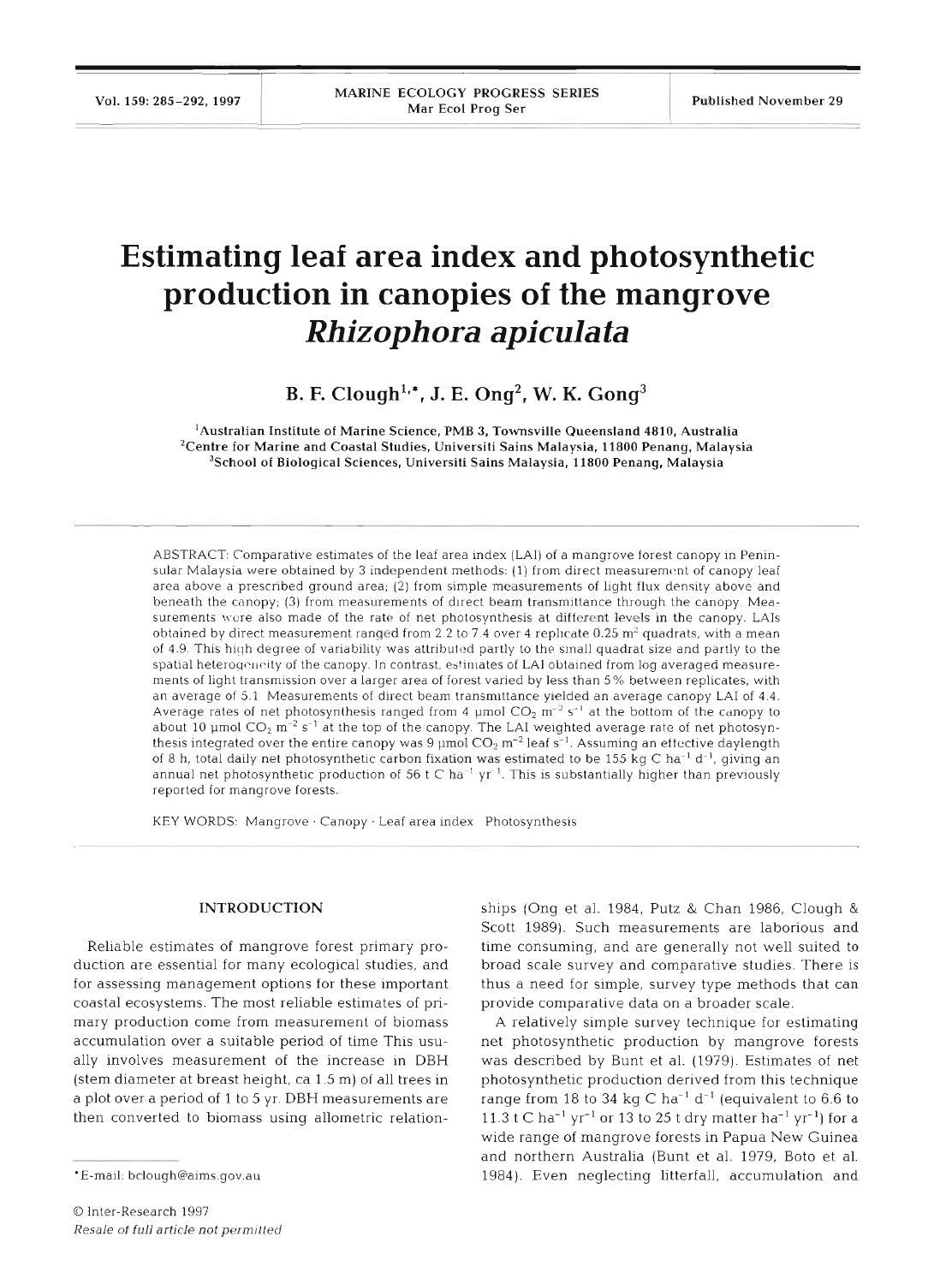turnover of below-ground biomass, and respiratory losses from living biomass, it is evident that these estimates are barely sufficient to account for the observed accumulation of above-ground biomass (10 to 18 t dry matter  $ha^{-1} yr^{-1}$ ) in well-developed mangrove forests on the west coast of Peninsular Malaysia (Ong et al. 1984, Putz & Chan 1986).

Many studies have shown a close correlation between net primary production and the amount of light absorbed by the plant canopy, which in turn is closely linked to canopy leaf area index (LAI; Monteith 1965a, b, 1972, Norman 1978, 1980). The LA1 [area of leaves (1 side only) per unit area of ground] of most 27.2°C. Some structural characteristics of the stand are herbaceous vegetation can be obtained directly by given in Table 1. measurement of the total leaf area within a prescribed ground area. For forest canopies, however, direct measurement of LA1 over a sufficiently large and representative area is at best difficult and tedious, at worst impossible, and thus the LA1 of forest canopies is usually estimated indirectly.

techniques for estimating the LAI of plant canopies. used to define a vertical quadrat of  $0.5 \times 0.5$  m down Many of these are based on the measurement of canopy light transmittance using relatively expensive instruments or sensor arrays (e.g. Pierce & Running 1988, Chason et al. 1991, Ellsworth & Reich 1993, Martens et al. 1993, Nel & Wessman 1993). However, the mangrove swamp environment is not conducive to (Li-Cor, Lincoln, NE, USA). Leaf inclination angles the long-term durability of electronic instruments and a significant proportion of the world's mangrove forests are found in countries with limited financial resources. Hence the need for a simple, affordable technique for estimating LA1 in mangrove canopies.

In this paper we describe a simple method for estimating LAI in mangrove forest canopies, based on the et al. (1985). This instrument uses the transmittance of measurement of light transmission using a quantum the direct solar beam to measure gap frequency. The sensor, and compare the results derived from it with those from (1) direct measurement of canopy leaf area estimating LAI from direct beam transmittance have above a known cross-sectional area of ground, and been elaborated by Lang and coworkers (Lang et al. (2) measurements of direct beam transmittance using the method originally described by Lang et al. (1985). These estimates of LA1 are combined with measurements of canopy photosynthesis to provide an estimate of net daytime canopy photosynthetic production (gross photosynthesis minus daytime respiration, integrated over the whole canopy).

#### METHODS

stand of *Rhizophora apiculata* in the Matang Mangrove Forest Reserve (100" 35'E, **4"** 50' N) on the west coast of Peninsular Malaysia. This region has an annual rainfall of 2500 mm without a strongly pro-

| Table 1. Structural characteristics of the Rhizophora apiculata |
|-----------------------------------------------------------------|
| stand. DBH: stem diameter at breast height                      |
|                                                                 |

| Parameter                          | Value |  |  |
|------------------------------------|-------|--|--|
| Stems ha <sup>-1</sup>             | 3000  |  |  |
| Mean DBH (cm)                      | 15    |  |  |
| Mean height (m)                    | 20    |  |  |
| Basal area $(m^2 \text{ ha}^{-1})$ | 20    |  |  |

Welles (1990) has reviewed a number of indirect strings attached to the corners of the quadrats were

Study site. The study was carried out in a 22 yr old beneath the canopy were referenced to readings taken nced wie season, an annual evaporation of 1300<br>n, and a relatively uniform average temperature of<br><sup>9</sup>C. Some structural characteristics of the stand are<br>nn in Tabe 1.<br>The straitified quadrat sampling. For the straitified m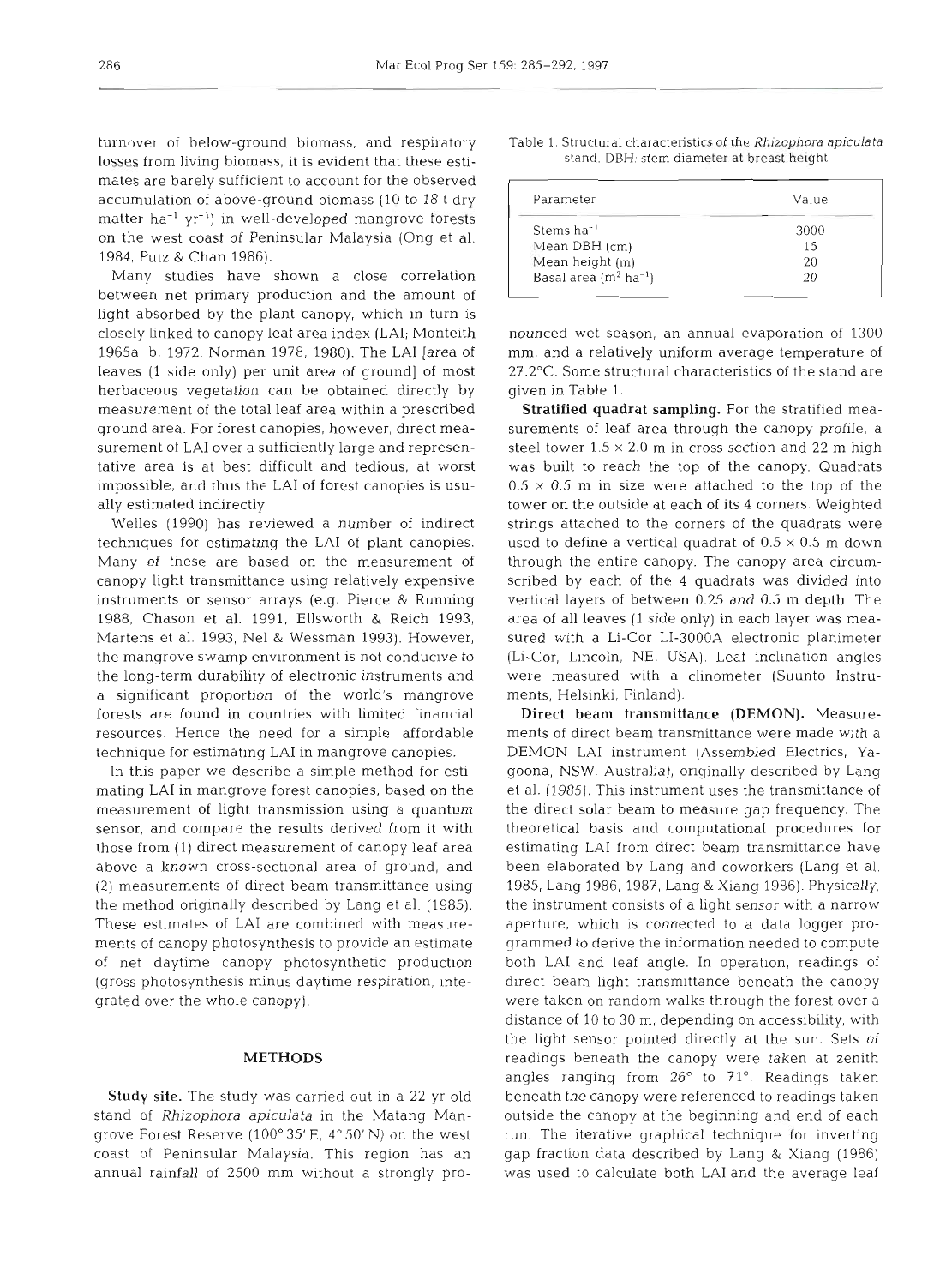angle, using the whole data set for zenith angles between  $26^{\circ}$  and  $71^{\circ}$ 

Simple light attenuation. Light transmission through the canopy was measured with a Li-Cor LI-19OSB quantum sensor on a clear, sunny day between late morning and early afternoon. Measurements were made in the same area in which direct beam transmittance was measured. Four sets of 100 measurements were taken at random over a ground area of about  $30 \times$ 30 m with the quantum sensor held vertically. The photon flux density outside the canopy was measured before and after each set. LA1 was calculated from the ratio of the light flux density beneath the canopy  $(I<sub>b</sub>)$  to the mean light flux density above the canopy  $(I_0)$  using the Beer-Lambert Law

$$
I_{\rm b}/I_{\rm o} = \exp^{-kL} \tag{1}
$$

which can be re-arranged to give

$$
L = \ln(I_{\text{b}}/I_{\text{o}})/-k \tag{2}
$$

where  $L$  is the apparent LAI, and  $k$  is an extinction coefficient that accounts for the angle and orientation of the foliage.

Values for  $L$  calculated according to Eq. (2) assume that the sun is vertically overhead (zenith angle  $= 0^{\circ}$ ). When this is not the case (zenith angle  $> 0^{\circ}$ ), L should be corrected to account for the longer pathlength through foliage, such that

$$
L = [\ln(I_b/I_o)/-k] \cdot \cos(\alpha \cdot \pi/180) \tag{3}
$$

where  $\alpha$  is the zenith angle of the sun in degrees and  $\pi$ is the constant pi. In this study,  $\alpha$  was calculated from latitude, longitude and time of day using a computer program (Turton 1991).

Following Lang & Xiang (1986) and Nel & Wessman (1993), logarithms were taken of individual values of *Ib/Io,* and the average of these logged values substituted into Eq.  $(3)$ . A value for  $k$  of 0.56 was used in Eq. (3); this was the mean of that obtained by direct measurement of leaf angles and that obtained from measurements of direct beam transmittance with the DEMON instrument.

Photosynthetic measurements. Measurements of net photosynthesis were made with a Li-Cor LI-6200 portable photosynthesis system, fitted with a custommade leaf chamber (Clough & Sim 1989). Repeated measurements were made on tagged leaves at varlous levels from the top to the bottom of the canopy throughout the day, over a period of several days. Rates of photosynthesis were integrated with respect to canopy position and time to yield an average rate of net photosynthesis for the entire canopy during daylight hours.

Calculation of net canopy photosynthetic production. Net daytime photosynthetic production was cal-

$$
P_n = 0.0432 \cdot d \cdot L \cdot A_c \tag{4}
$$

culated from LAI and the average rate of photosynthe-<br>sis as<br> $P_n = 0.0432 \cdot d \cdot L \cdot A_t$  (4)<br>where  $P_n$  is dayling net carbon fixation (g C m<sup>-2</sup><br>ground area d<sup>-1</sup>), d is daylength (h), L is LAI, A<sub>t</sub> is the<br>average rate of ne

#### **RESULTS**

**Canopy leaf area index**<br>
The fractional vertical distribution of leaf area with<br>
depth in each of the four  $0.25 \text{ m}^2$  quadrats is shown in<br>
Fig. 1. Measured LAIs ranged from 2.2 to 7.4 (Fig. 1),<br>
with a mean LAI for a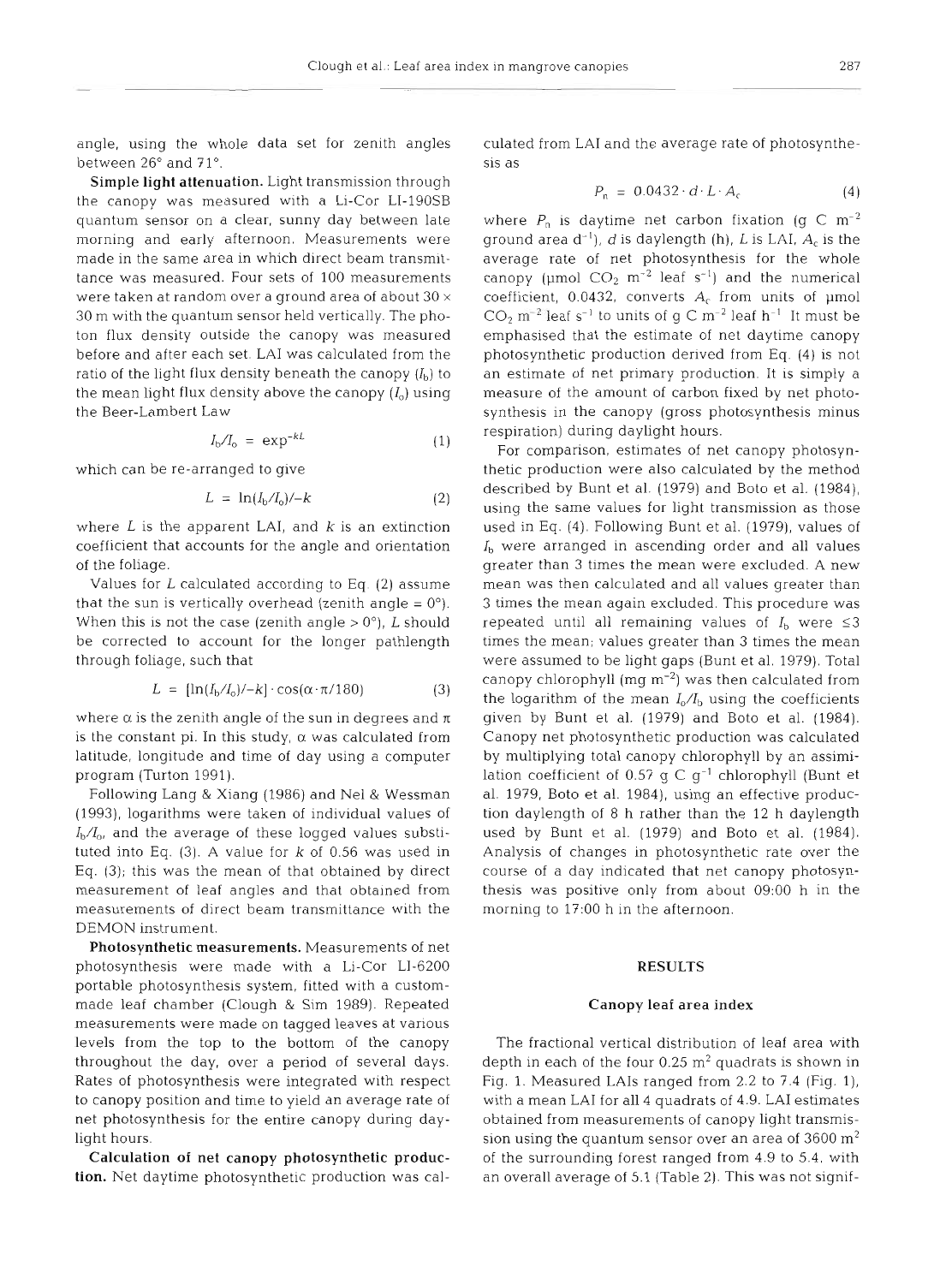

Fig. 1. Rhizophora apiculata. Leaf area profiles for a 22 yr old canopy. Each profile is based on a 0.25 **X** 0.25 m quadrat taken dowr, through the canopy at the 4 corners of a 22 m high tower

Table 2. Rhizophora apiculata. Leaf area indices (LAI) estimated from light transmission measured by a quantum sensor, and estimates of net canopy photosynthetic production  $(P_n)$  derived from the method described in this study and from that of Bunt et al. (1979). Each set of measurements was made  $\frac{37}{10}$  in a different, but adiacent area of the forest. Values in parenin a different, but adjacent area of the forest. Values in parentheses are standard deviations

| Measurement | LAI      | $P_n$ (kg C ha <sup>-1</sup> d <sup>-1</sup> ) |                       |  |
|-------------|----------|------------------------------------------------|-----------------------|--|
| set         |          | This study                                     | Bunt et al.<br>(1979) |  |
|             | 4.9      | 135                                            | 11.0                  |  |
|             | 5.0      | 161                                            | 13.0                  |  |
| 3           | 5.4      | 165                                            | 13.7                  |  |
|             | 5.0      | 157                                            | 14.3                  |  |
| Mean:       | 5.1(0.2) | 155 (13)                                       | 13.0(1.4)             |  |
|             |          |                                                |                       |  |

icantly different from the mean **LA1** obtained by direct measurement. The **LA1** estimate of 4.4 obtained from measurements of direct beam transmittance was somewhat lower than those obtained by the other 2 techniques, but whether or not it was significantly different statistically could not be assessed owing to the manner in which the data were processed.

#### Leaf angle

Direct measurements of leaf angle were made only in Profile **2** (Fig. 1). Leaf angle (relative to the horizontal plane) decreased more or less linearly from the top to the bottom of the canopy (Fig. 2). The mean leaf angle from the horizontal of all leaves in the profile was 51" Assuming the leaves to be randomly oriented with respect to azimuth (points of the compass) and uniformly distributed spatially, the canopy light extinction coefficient,  $k<sub>i</sub>$  can be approximated by summing values of  $cos(\theta)$  for all leaves in the profile, where **0** is leaf angle. The calculated canopy light

extinction coefficient,  $k$ , was 0.57. These values agree well with those obtained from the direct beam transmittance technique, which gave a mean leaf angle of  $57^\circ$  and a canopy light extinction coefficient,  $k$ , of

#### Potential canopy primary production

Individual instantaneous rates of net photosynthesis ranged from zero up to 20 µmol  $CO_2$  m<sup>-2</sup> leaf s<sup>-1</sup>, depending on the time of day and the position of the leaf in the canopy. The average rate of net photosynthesis decreased almost linearly from 10.9  $\mu$ mol CO<sub>2</sub>  $\rm m^{-2}$  leaf s<sup>-1</sup> at the top of the canopy to 4.9 µmol  $\rm CO_2~m^{-2}$ leaf s<sup>-1</sup> at the bottom (Fig. 3). These rates were combined with an average profile of leaf area index to cal-



Fig. 2. Rhizophora apiculata. Change in mean leaf angle with canopy depth for Profile 2 (see Fig. 1). Each point is the mean angle for a canopy layer of 0.25 m in thickness. Error bars are standard deviations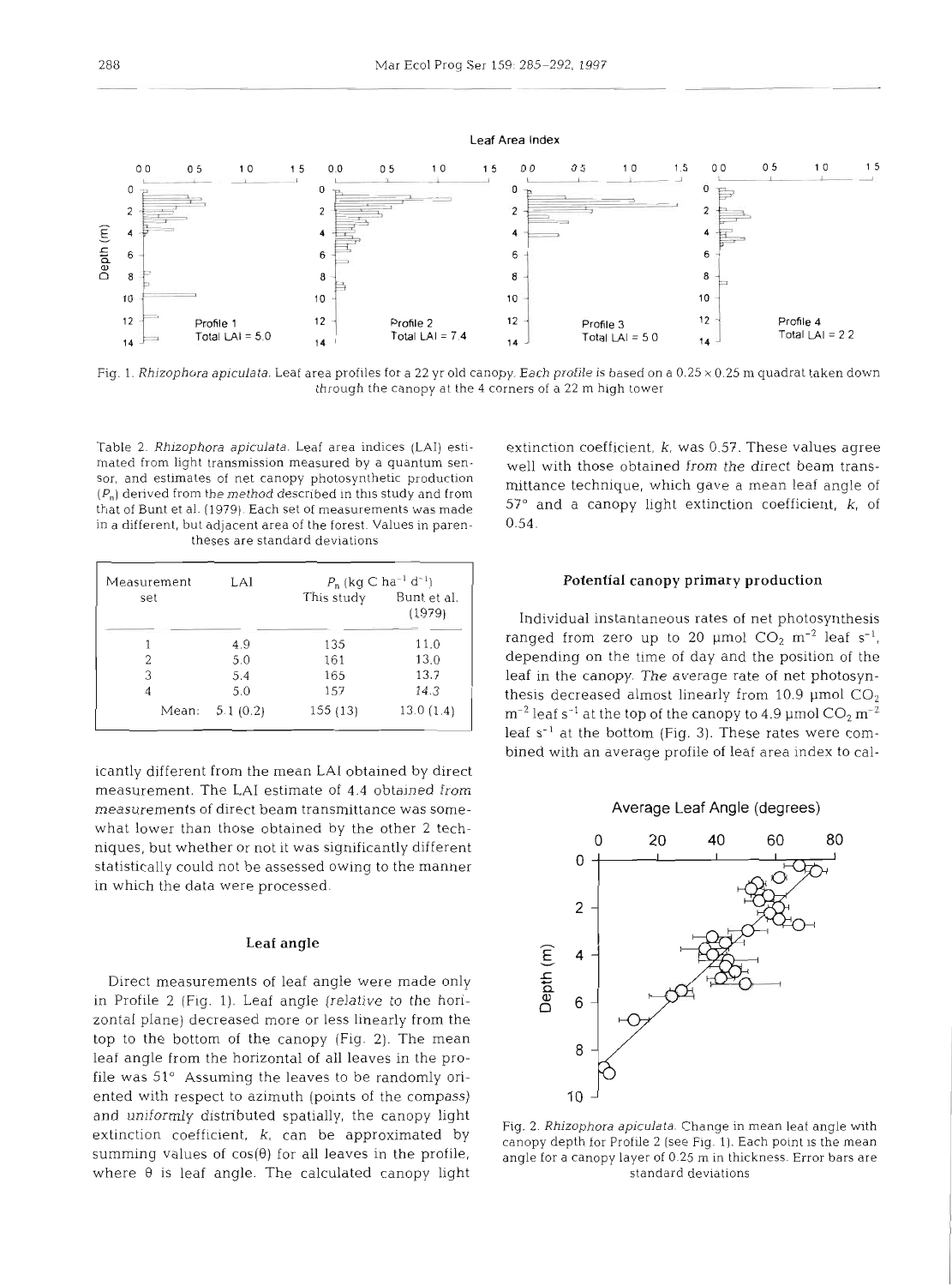

Fig. 3. Rhizophora apiculata. Change in the average rate of net photosynthesis (A) with depth in the canopy. Error bars are standard deviations

culate an LAI-weighted average photosynthetic rate  $(A_c)$  over the whole canopy; the calculated value for  $A_c$ was 9.05 µmol  $CO_2$  m<sup>-2</sup> leaf s<sup>-1</sup>. This relatively high value for  $A_c$  results from the large fraction of total LAI that occurs in the uppermost 2 m of the canopy, which typically accounted for more than 50% of the total canopy LAI, and the relatively small number of leaves at depths greater than 5 m, where rates of net photosynthesis were low (Figs. 1 & 3). A value of 9  $\mu$ mol CO<sub>2</sub>  $m^{-2}$  leaf s<sup>-1</sup> was used for  $A_c$  in Eq. (4) when calculating net canopy photosynthetic production.

Estimates of net daytime canopy photosynthetic production using Eq. (4) ranged from 135 to 165 kg C ha-'  $d^{-1}$ , with a mean of 155 kg C ha<sup>-1</sup> d<sup>-1</sup> (Table 2). As shown in Table 2, this is more than an order of magnitude greater than that calculated using the method of Bunt et al. (1979). A mean net daytime canopy photo-

synthetic production of 155 kg C ha<sup>-1</sup> d<sup>-1</sup> is equivalent<br>to 56 t C ha<sup>-1</sup> y<sup>-1</sup> or approximately 110 t dry matter<br>ha<sup>-1</sup> yr<sup>-1</sup>.<br>A preliminary carbon balance for 22 yr old *Rhizo-*<br>phora apiculata trees in the Matang F or 31 t C ha<sup>-1</sup> yr<sup>-1</sup> for root turnover and respiration by the woody above-ground components and below-ground roots.

# **DISCUSSION Leaf area index**

The DEMON instrument has been shown previously<br>to provide reliable indirect estimates of LAI and aver-<br>age leaf angle in both crop and terrestrial forest<br>canopies (Lang et al. 1985, 1991, Lang 1986, 1987,<br>Lang & Xiang 1986 & Lang 1994). In our study, there was good agreement<br>between the average leaf angle obtained by direct<br>measurement (51°) and that obtained by the DEMON<br>instrument (57°), corresponding estimates of the<br>canopy light extinct

|  |  | Table 3. Rhizophora apiculata. Preliminary carbon balance for 22 yr old trees in the Matang Forest Reserve |
|--|--|------------------------------------------------------------------------------------------------------------|
|  |  |                                                                                                            |

| Component                                                   | $q \text{ C m}^{-2} d^{-1}$ | t C ha <sup>-1</sup> $yr^{-1}$ | t dry matter ha <sup>-1</sup> yr <sup>-1</sup> |
|-------------------------------------------------------------|-----------------------------|--------------------------------|------------------------------------------------|
| Net daytime canopy photosynthetic production                | 15.6                        | 56                             | 110                                            |
| Carbon allocation                                           |                             |                                |                                                |
| Above-ground biomass accumulation                           | 1.8                         | 6.5                            | 13.0                                           |
| Below-ground biomass accumulation <sup>a</sup>              | 0.2                         | 0.6                            | 1.2                                            |
| Litter fall                                                 |                             | 4.4                            | 8.8                                            |
| Below-ground root turnover <sup>c</sup>                     |                             |                                |                                                |
| Nighttime foliar respiration <sup>b</sup>                   | 3.5                         | 13                             | 25                                             |
| Below-ground root respiration <sup>c</sup>                  |                             |                                |                                                |
| Above-ground stem, branch and root respiration <sup>e</sup> |                             |                                |                                                |

<sup>a</sup>Assumes that below-ground root biomass accumulates at a rate of 8.5% of the total biomass (Gong & Ong 1990) <sup>b</sup>Assumes a respiration rate of 1 µmol  $CO_2$  m<sup>-2</sup> leaf area s<sup>-1</sup> (authors' unpubl. data) 'No data presently available for these components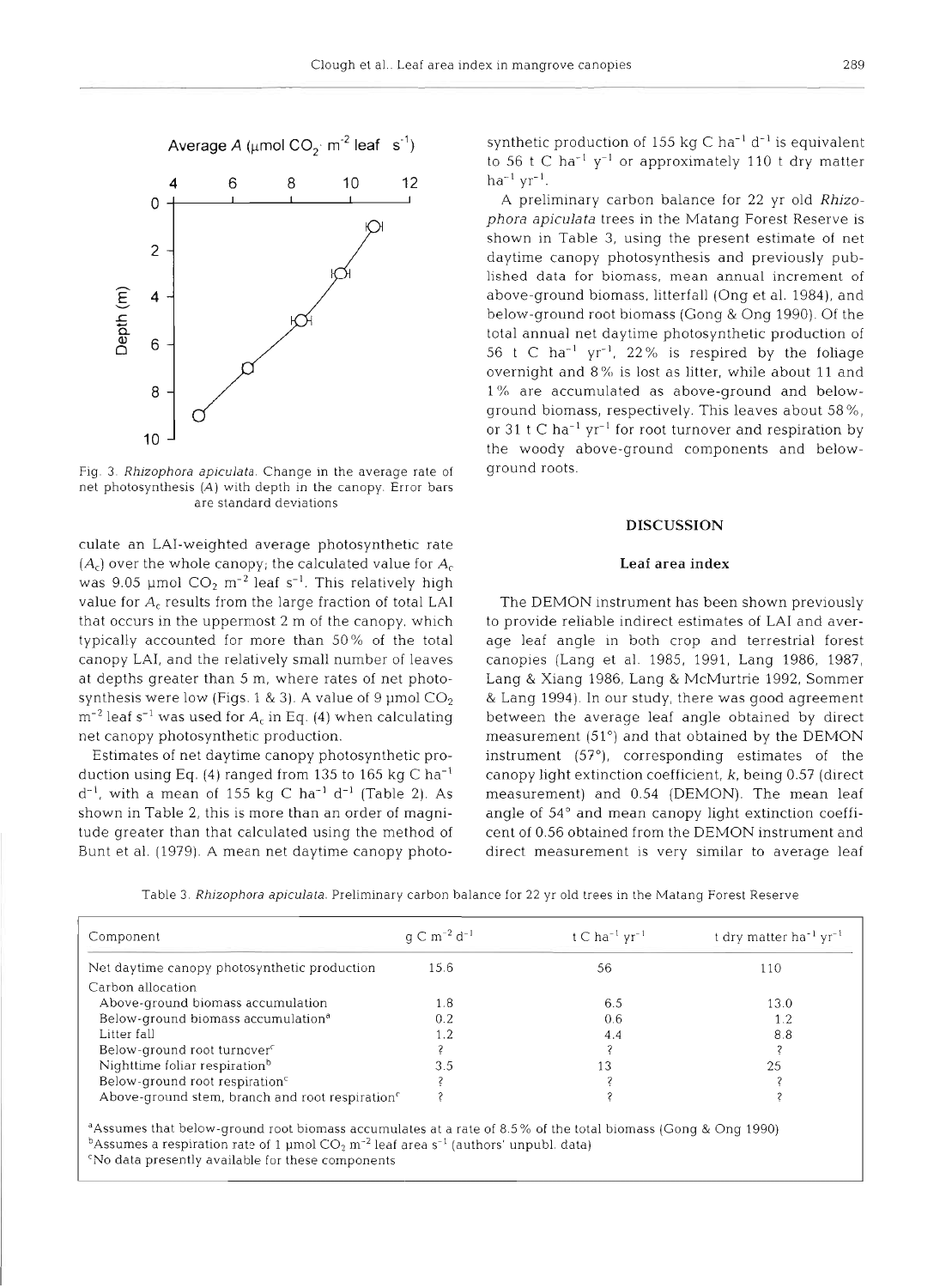angles and canopy light extinction coefficients for other *Rhizophora* spp. forests of varying age in Malaysia, Thailand and northeastern Australia (authors' unpubl. data). It appears that a value of 0.55 for k can be used with confidence for estimating LA1 of *Rhizophora* spp. canopies from simple measurements of light flux density above and beneath the canopy, using Eq.  $(3)$ .

The other indirect method used in this study, employing a quantum sensor to measure light transmission, is similar in principle to the approach used by Pierce & Running (1988), Chason et al. (1991), Nel & Wessman (1993), and Ellsworth & Reich (1993). Unlike many of these studies, we did not correct for diffuse radiation, which in theory should result in understimation of LAI. However, this technique yielded an estimate of LA1 that was similar to that obtained by direct measurement and some 16% higher than that obtained using the DEMON instrument.

Two important assumptions were made in the analysis of the direct beam transmittance and canopy light attenuation methods used in this study. Firstly, it was assumed that canopy elements were randomly dispersed spatially. In our study this assumption was not strictly valid, because the leaves of *Rhizophora* species are clumped together in rosettes, which themselves are usually aggregated at the ends of small branches. Furthermore, *Rhizophora* species appear to be canopy shy; the canopies of individual trees tend to be discrete elements, with small gaps between the crowns of adjacent trees. In theory, such aggregation of both the foliage elements and the crowns of individual trees would be expected to increase the number of light gaps, thereby allowing more light through the canopy and leading to an underestimate of LAI. In practice, however, this may not lead to a significant underestimate of LA1 (Norman et al. 1971, Norman & Jarvis 1975, Norman 1978).

The second assumption that leaves are the only canopy elements that intercept light was also violated by the methods employed in our study, as in most studies of forest canopies, where interception of light by non-photosynthetic organs such as branches and stems leads to overestimation of LAI. The error in ignoring the contribution of branches and stems is difficult to quantify. However, it is likely to be relatively small when the sun is directly overhead (zenith angle  $= 0^{\circ}$ ) because stems are not then in the path of the solar beam. We would expect the error attributable to stems to increase with increasing zenith angle, when the sun is closer to the horizon and stems occupy an increasingly larger fraction of the view of the light sensor.

We cannot explain the discrepancy between the LA1 obtained by the DEMON instrument and that obtained from the quantum sensor technique. Clumping or aggregation of foliage elements and the inclusion of diffuse radiation might both be expected to lead to underestimation of LA1 using the quantum sensor technique, but our results suggest otherwise.

Reliable estimation of LA1 from measurement of light transmission by a quantum sensor requires that the radiation flux density above the canopy does not change over the period during which measurements beneath the canopy are made. In practice this means that measurements should be made on cloud-free days or, at the very least, while the sun is unobstructed by cloud during measurements. Furthermore, it is desirable that measurements be made when the sun is more or less directly overhead to minimise errors due to penumbra1 effects and diffuse radiation.

The 4 leaf area profiles shown in Fig 1 illustrate the spatial heterogeneity of the foliage of many closedcanopy mangrove stands. The quantum sensor technique used in this study appears to provide a reliable, spatially averaged estimate of the LA1 of mangrove stands, is simple to use, and can be easily applied over a range of stand densities, provided that the precautions described above are followed.

### **Net** canopy photosynthetic production

The method used in this study to estimate net canopy photosynthetic production requires 3 parameters: LAI, an average rate of canopy photosynthesis, and daylength. While it is relatively easy to obtain an estimate of LA1 using the method described in this paper, it is more difficult to obtain a reliable estimate of average canopy photosynthetic rate. The approach taken in this study was to integrate measurements of the instantaneous rates of net photosynthesis of leaves at different levels in the canopy from top to bottom throughout the day. The highest instantaneous rate of net photosynthesis of about 25 µmol  $CO_2$  m<sup>-2</sup> leaf s<sup>-1</sup>, and the overall average rate of photosynthesis of 9  $\mu$ mol  $CO_2$  m<sup>-2</sup> leaf  $s^{-1}$  for the whole canopy, are similar to those reported by Gong et al. (1992) for *Rhizophora apiculata*  in the Matang mangrove forest, and by Clough & Sim (1989) and Cheeseman et al. (1991) for mangrove forests in areas of moderate salinity, moderate to high rainfall and persistent cloud cover in Papua New Guinea and northeastern Australia. Under less favourable conditions, usually associated with edaphic or climatic aridity due to high salinity, low soil-water content or exposure to persistently high solar radiation, rates of net canopy photosynthesis may be substantially lower; in such cases, the average rate of net canopy photosynthesis may be only 4 to 5  $\mu$ mol CO<sub>2</sub>  $\rm m^{-2}$  leaf s<sup>-1</sup> (Moore et al. 1972, 1973, Clough & Sim 1989, Smith et al. 1989, Lin & Sternberg 1992).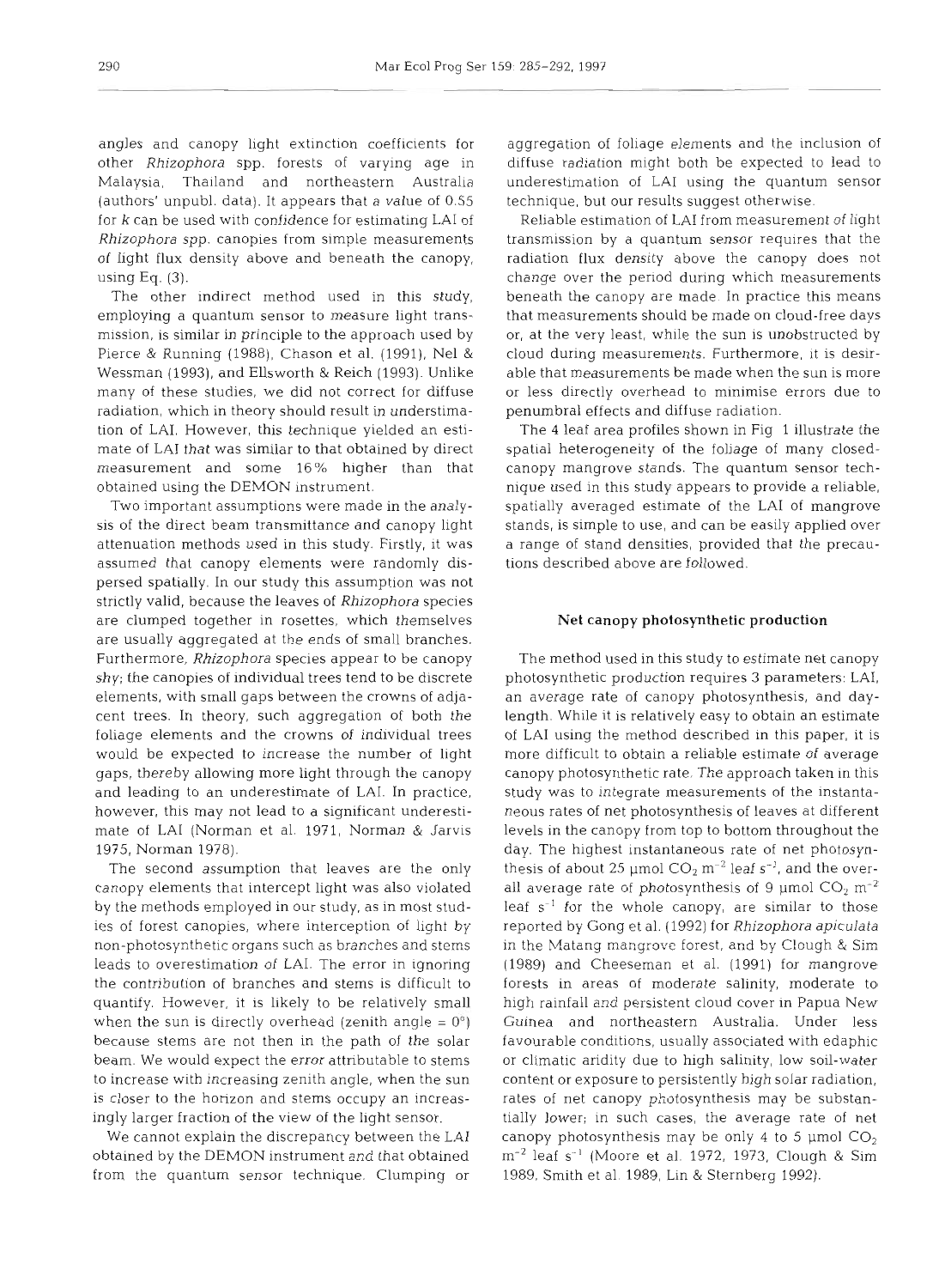The estimates of net canopy daytime photosynthetic production obtained here were about 1 order of magnitude higher than those derived using the method of Bunt et al. (1979). using essentially the same set of raw data for the same area of forest. Clearly, the estimate derived from the method of Bunt et al. (1979) is not sufficient to sustain measured rates of biomass accumulation and litterfall in mangrove forests of similar age and structure in the Matang area (Ong et al. 1984, Putz & Chan 1986). As shown in Table **3,** our method provides an estimate that is of the right order of magnitude to support the observed rates of above-ground biomass accumulation and litterfall, as well as respiration, and the turnover and accumulation of below-ground roots, rates for which are not presently available. An analysis of several studies indicates that respiration by branches, stems and roots may account for 25 to 50% of photosynthetically assimilated carbon in temperate terrestrial forest species (Landsberg 1986), and we would not expect mangroves to differ significantly in this respect.

#### Conclusions

The results of this study indicate, firstly, that reliable estimates of leaf area index of a *Rhizophora apiculata*  canopy can be obtained from measurements of photon flux density above and below the canopy using a simple quantum sensor. The technique should work equally well in closed canopies of other mangrove species. In that case, it would be necessary to obtain an independent measure of the canopy light extinction coefficient, k.

Secondly, current estimates of net canopy production derived using the former method of Bunt et al. (1979) should be revised upward by about an order of magnitude. Data already obtained using the former method can easily be recalculated using the method described here. Ideally, the recalculation should be based on measurements of photosynthetic activity made in the same area of forest in which the canopy light measurements were made. In the absence of direct measurements of photosynthetic activity, it may still be possible to obtain realistic estimates of net canopy photosynthetic production using published data for photosynthetic rates under similar climatic and edaphic conditions (e.g. Moore et al. 1972, 1973, Clough & Sim 1989, Smith et al. 1989, Gong et al. 1992, Lin & Sternberg 1992).

Finally, our results indicate the critical need for reliable measurements of respiration by woody tissues and below-ground roots, as well as root production and turnover. Such studies need to be carried out over a range of environmental and site conditions, because

carbon partitioning between above-ground and belowground components of *Rhizophora* trees appears to be influenced by interactions between soil water/salinity and climatic conditions (Clough et al. 1997).

Acknowledgements. We thank Wong Hwee Kheng, Wong Ya Ping. Mohd. Hussain Yahya, Ab. Rahaman AbduUah, Bakar Othman and Johari Othman for field support and assistance, and Robin Sim for assistance with data processing. Glenn De'Ath provided statistical advice, and Dan Alongi and several anonymous reviewers provided constructive comments on an earlier draft. This work received partial support from the AIDAB funded ASEAN-Australia Marine Science Project: Living Coastal Resources, and from the UNDP/UNESCO Regional Mangroves Project RAS/86/120. We are also grateful to the Universiti Sains Malaysia and the Government of Malaysia (1RPA Project 123/3408/2401) for infrastructural and equipment support. This is contribution no. 886 from the Australian Institute of Marine Science.

#### LITERATURE CITED

- Boto KG, Bunt JS, Wellington JT (1984) Variations in mangrove forest productivity in Northern Australia and Papua New Guinea. Estuar Coast Shelf Sci 19:321-329
- Bunt JS, Boto KG, Boto G (1979) A survey method for estimating potential levels of mangrove forest primary production. Mar Biol 52:123–12
- Chason JW, Baldocchi DD, Huston MA (1991) A comparison of direct and indirect methods for estimating forest canopy leaf area. Agric For Meteorol 57:107-28
- Cheeseman JM, Clough BF, Carter DR. Lovelock CE, Ong JE, Sim RG (1991) The analysis of photosynthetic performance in leaves under field conditions: a case study using Bruguiera mangroves. Photosynth Res 29:11-22
- Clough BF, Scott K (1989) Allometric relationships for estimating above-ground biomass in six mangrove species. For Ecol Manag 27:117-127
- Clough BF, Sim RG (1989) Changes in gas exchange characteristics and water use efficiency of mangroves in response to salinity and vapour pressure deficit. Oecologia 79:38-44
- Clough BF, Dixon P, Dalhaus 0 (1997) Allometric relationships for estimating biomass in multi-stemmed mangrove trees. Aust J Bot (in press)
- Ellsworth DS, Reich PB (1993) Canopy structure and vertical patterns of photosynthesis and related leaf traits in a deciduous forest. Oecologia 96:169-178
- Gong WK, Ong JE (1990) Plant hiomass and nutrient flux in a managed mangrove forest in Malaysia. Estuar Coast Shelf Sci 31:519-530
- Gong WK, Ong JE, Clough BF (1992) Photosynthesis in different aged stands of a Malaysian mangrove ecosystem. In: Chou LM, Wilkinson CR (eds) Third ASEAN Science and Technology Week Conference Proceedings, Vol6, Marine science: living coastal resources, 21-23 Sept 1992, Singapore. National University of Singapore and National Science and Technology Board, Singapore, p 345-351
- Landsberg JJ (1986) Physiological ecology of forest production. Academic Press, London
- Lang ARG (1986) Leaf area and average leaf angle from transmission to direct sunlight. Aust J Bot 34:349-55
- Lang ARG (1987) Simplified estimate of leaf area index from transmittance of the sun's beam. Agric For Meteorol 41: 179-186